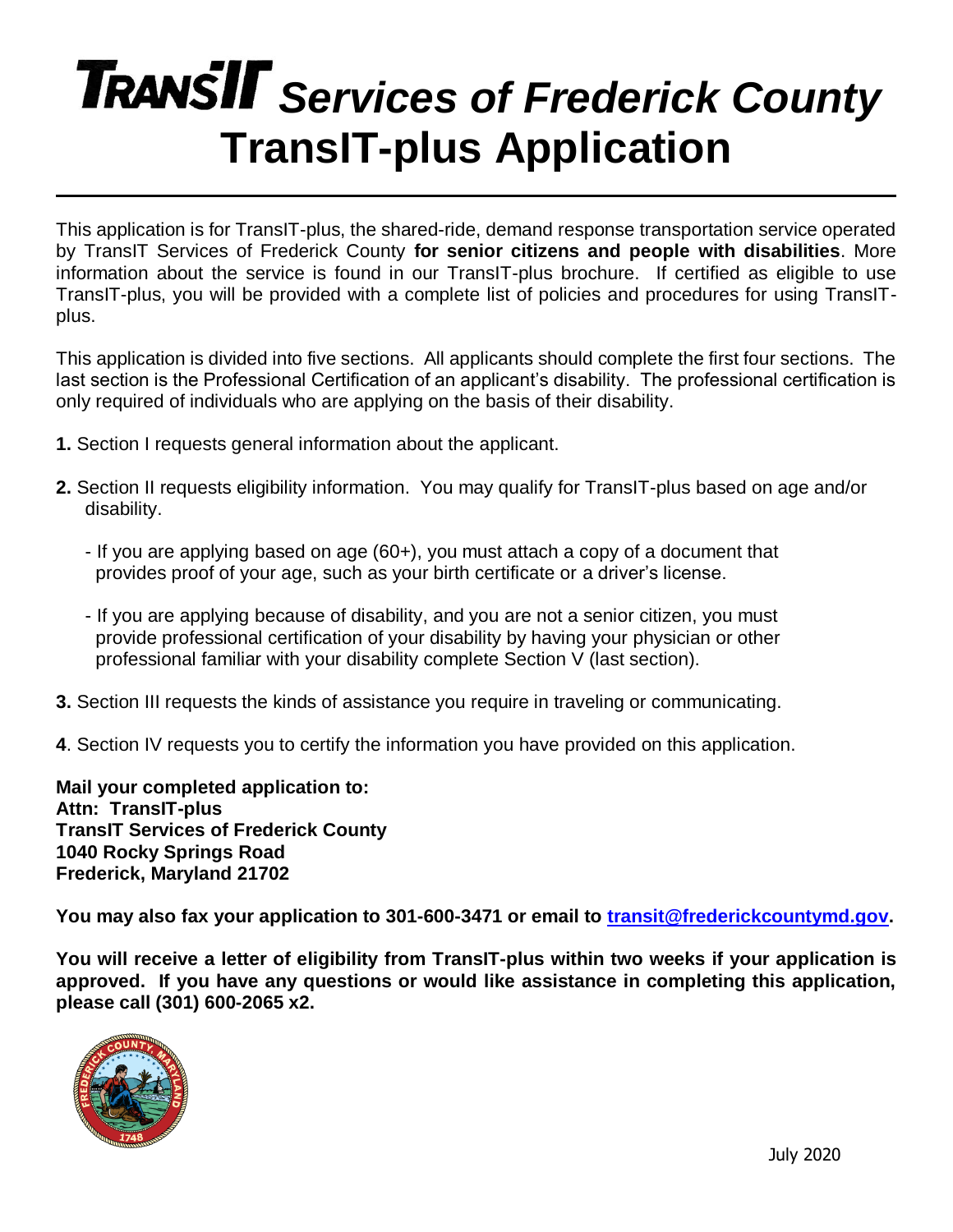## **SECTION I: GENERAL INFORMATION**

| State: <u>Contact Zip:</u><br>How would you like to receive service alerts for your scheduled trips?<br>□Phone Call □ Text Message □ Email<br>Person(s) to contact in the event of an emergency:<br>Zip: | Name: |  |
|----------------------------------------------------------------------------------------------------------------------------------------------------------------------------------------------------------|-------|--|
|                                                                                                                                                                                                          |       |  |
|                                                                                                                                                                                                          |       |  |
|                                                                                                                                                                                                          |       |  |
|                                                                                                                                                                                                          |       |  |
|                                                                                                                                                                                                          |       |  |
|                                                                                                                                                                                                          |       |  |
|                                                                                                                                                                                                          |       |  |
|                                                                                                                                                                                                          |       |  |
| Work:                                                                                                                                                                                                    |       |  |
| Relationship to applicant:                                                                                                                                                                               |       |  |
|                                                                                                                                                                                                          |       |  |

## **SECTION II: ELIGIBILITY INFORMATION**

I am eligible to use TransIT-plus because I meet one (or more) of the following criteria (please check all that apply):

 $\Box$ I am 60 years or older and submit a copy of at least one of the following as proof:

| Birth Certificate<br><b>Baptismal Certificate</b><br>Marriage License<br>MVA ID Card<br>Other (specify:)                                                                                                                                        | Driver's License                                                                                                      |
|-------------------------------------------------------------------------------------------------------------------------------------------------------------------------------------------------------------------------------------------------|-----------------------------------------------------------------------------------------------------------------------|
| and/or                                                                                                                                                                                                                                          |                                                                                                                       |
| I have the following disability:                                                                                                                                                                                                                |                                                                                                                       |
| Does your disability make riding fixed-route bus service difficult for you?<br>$\Box$ No $\Box$ Yes (please describe:)                                                                                                                          | <u>and the state of the state of the state of the state of the state of the state of the state of the state of th</u> |
| Is your disability temporary? Yes until<br>$\Box$ No, it is permanent.                                                                                                                                                                          |                                                                                                                       |
| If you are applying for TransIT-plus on the basis of your disability, be sure to have<br>Section V completed by a physician, rehabilitation specialist, or other professional<br>who is familiar with you, your abilities, and your disability. |                                                                                                                       |
|                                                                                                                                                                                                                                                 | חכמכ עוווד                                                                                                            |

July 2020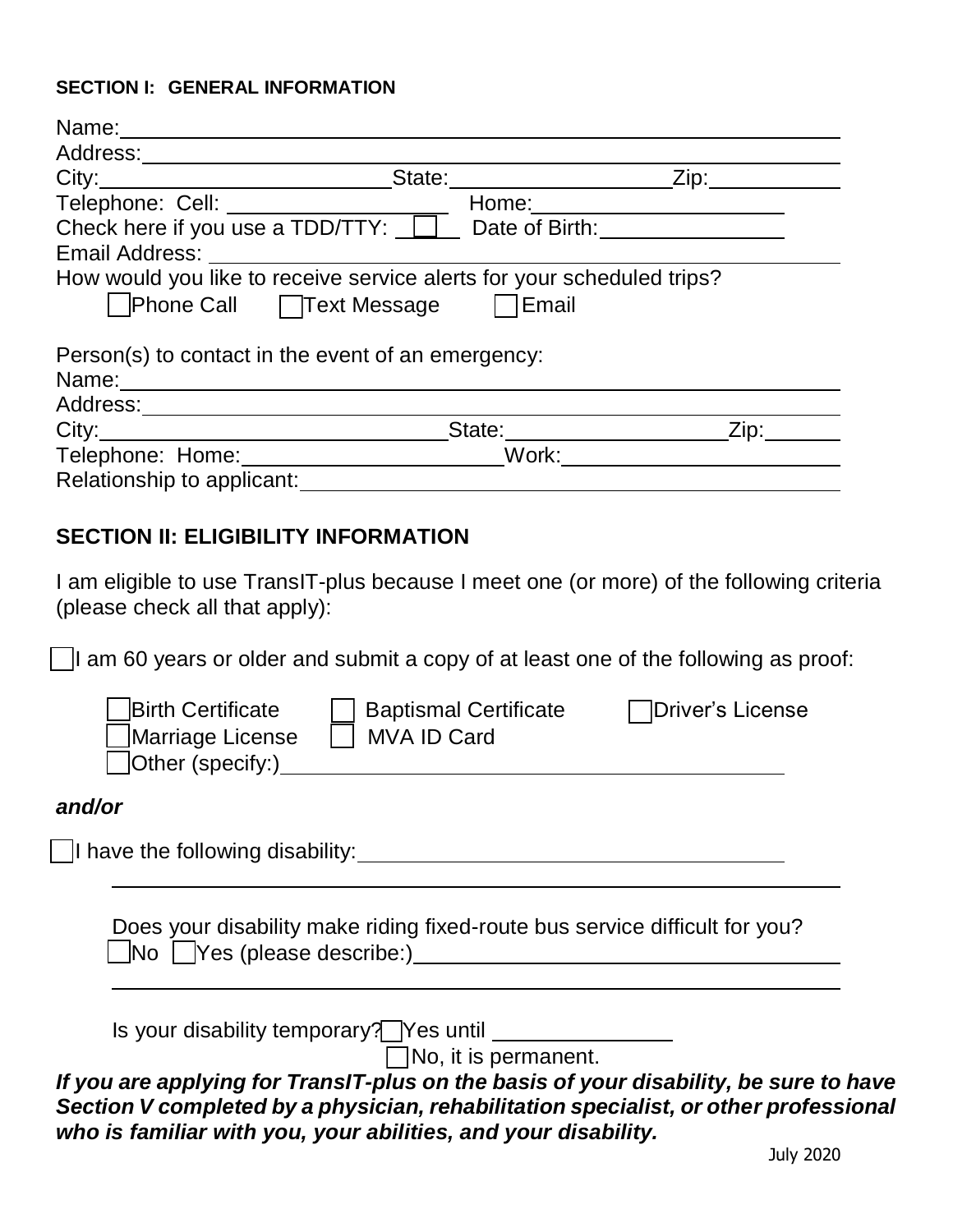## **SECTION III: ASSISTANCE INFORMATION**

#### **A. Mobility Assistance**

Please indicate the mobility devices you use when traveling and how often.

|                                                                                                                                                                                                                                                                                                                                                                                                                    | Sometimes | Always           |
|--------------------------------------------------------------------------------------------------------------------------------------------------------------------------------------------------------------------------------------------------------------------------------------------------------------------------------------------------------------------------------------------------------------------|-----------|------------------|
| Wheelchair                                                                                                                                                                                                                                                                                                                                                                                                         |           |                  |
| 3-wheeled Scooter                                                                                                                                                                                                                                                                                                                                                                                                  |           |                  |
| Cane                                                                                                                                                                                                                                                                                                                                                                                                               |           |                  |
| Walker                                                                                                                                                                                                                                                                                                                                                                                                             |           |                  |
| Crutches                                                                                                                                                                                                                                                                                                                                                                                                           |           |                  |
| <b>Prosthesis</b>                                                                                                                                                                                                                                                                                                                                                                                                  |           |                  |
| <b>Braces</b>                                                                                                                                                                                                                                                                                                                                                                                                      |           |                  |
| Oxygen/Respirator                                                                                                                                                                                                                                                                                                                                                                                                  |           |                  |
| Other (specify:) Character Charles                                                                                                                                                                                                                                                                                                                                                                                 |           |                  |
| If you use a wheelchair, scooter, or similar mobility device, please list:<br>Manufacturer: Model: Nodel: Power source:<br>Total combined weight of you and your wheelchair in pounds: ____________________<br>Approximate dimensions in inches: width: ______ length: _______<br>Would you prefer to transfer to a seat when riding TransIT-plus? No CYes<br>If yes, can you transfer without assistance? No TYes |           |                  |
| Do you need the assistance of an attendant to travel? $\Box$ No $\Box$ Yes $\Box$ Sometimes<br>*Transit-plus does not provide attendants.                                                                                                                                                                                                                                                                          |           |                  |
| Do you use a service animal when you travel? $\Box$ No $\Box$ Yes                                                                                                                                                                                                                                                                                                                                                  |           | <b>Sometimes</b> |
| Are you able to travel from your door to the curb or driveway without assistance?<br>No – If no, what type of assistance do you need?<br><b>Yes</b>                                                                                                                                                                                                                                                                |           |                  |
| Β.<br><b>Communication Assistance</b><br>In person, do you communicate through spoken English?  Yes   No - If no, what<br>method(s) you use to communicate (for example, other language, American Sign Language,                                                                                                                                                                                                   |           |                  |
| If you need published information in an alternate format, please specify:<br>$\Box$ Large print<br>$\Box$ Other (specify): $\Box$<br>Do you read Braille? [Yes<br><b>No</b><br>Do you use a TDD/TTY when communicating by telephone? $\Box$ Yes $\Box$ No                                                                                                                                                          |           |                  |